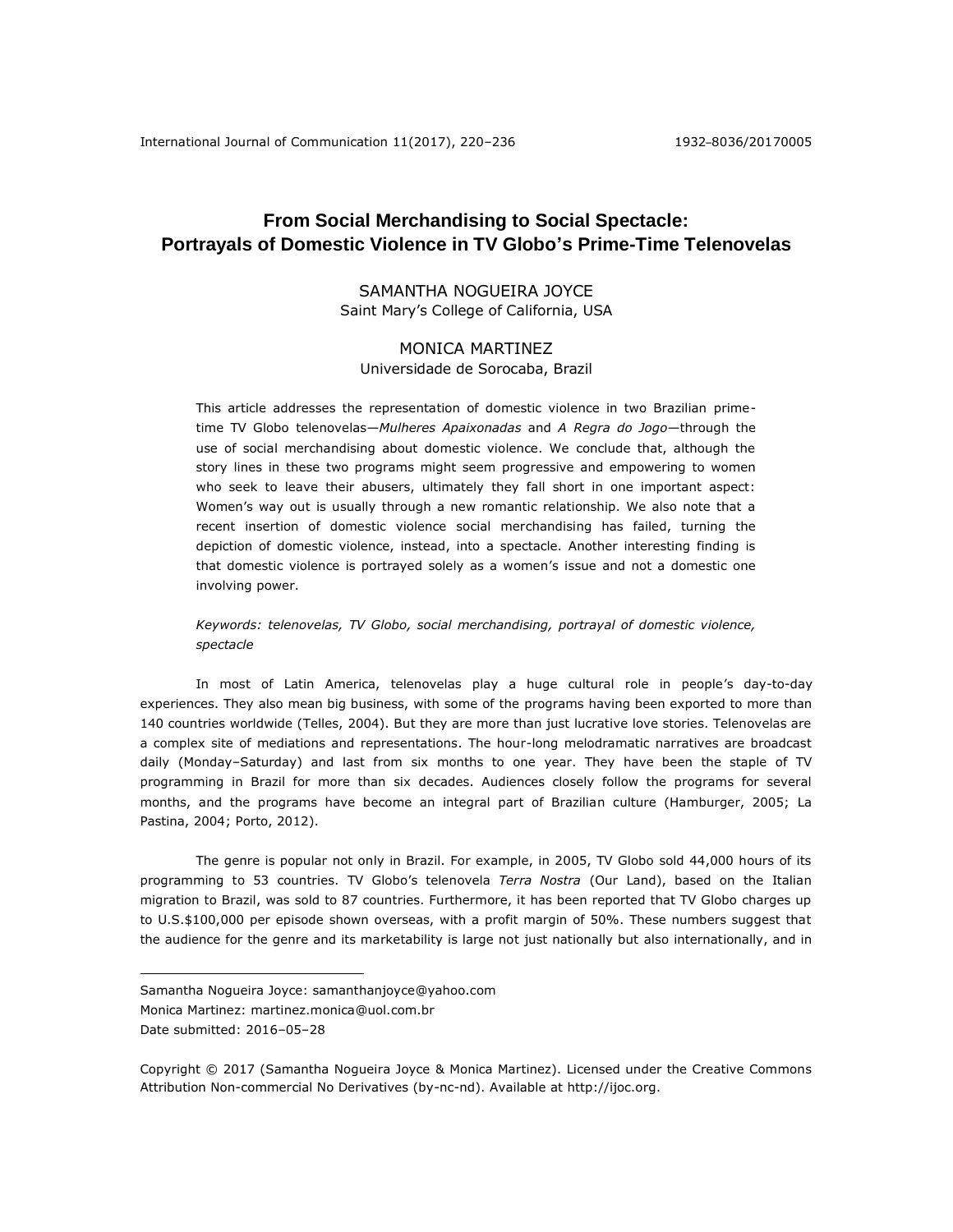the TV industry, this means that it attracts a large audience. The programs present great marketing possibilities and profitability for the genre, such as through merchandising (Bellos, 2007). As O'Donnell (2007) has pointed out, "ratings are used as references for negotiations for the price of advertising," and "because ratings determine how much the advertisers pay for commercials, the larger the audience, the higher the cost of the commercials" (p. 40).

Telenovelas' commercial character, indicated by their early sponsors (soaps and beauty products) have been a staple of Brazilian TV from its inception. It is important to note that the television industry in Brazil was greatly influenced by the United States not only in regard to its production aspects; more importantly, the very notion of commercial media embedded within a capitalist economy has been a key characteristic of the industry. From the beginning, Brazilian elites accepted a role for Brazil in the world economy and structures and an explicitly capitalist model of development in which TV and advertising were to create consumer demand to fuel growth (Straubhaar, 1991).

However, as Martín-Barbero (2001) explains, telenovelas are not simply a commercial phenomenon, nor are they purely a phenomenon of ideological manipulation. Telenovelas are a cultural phenomenon through which people constitute and reconstitute their identities.

In addition to traditional merchandising, a distinguishing characteristic of Brazilian telenovelas is the continuing inclusion of social merchandising (La Pastina, Patel, & Schiavo, 2003) into its narratives. Traditionally, the inclusion of socially relevant subplots was the result of a writer's social and political agenda, but starting in the 1990s, the Globo network began to actively articulate strategies for the insertion of social merchandising content in tandem with the writers, allowing the impact of the prosocial message to reach its full potential (La Pastina et al., 2003). Themes have included racism, homophobia, organ transplants, human trafficking, family planning, and domestic violence (Joyce, 2012).

Social merchandising goes hand in hand with TV Globo telenovelas and with TV Globo's overall (public) production philosophy for the network. As Schiavo (2006) suggests, there is within the network an overall culture of adopting a critical social approach at all programming levels, with a clear educational intentionality to its portrayals, and this has been an integral part of the programming strategy. The vice president of Globo, José Roberto Marinho, values the importance of social merchandising to the Brazilian media:

The media is an essential aspect in the process of social mobilization. However, it is necessary to innovate and to seek ever more effective ways to get the message to reach its target audience. In this context, Brazilian television pioneered the practice of social merchandising, i.e., the systematic and voluntary inclusion of issues of public interest in the soap opera plot and other entertainment programs, with well-defined educational purposes. This is a good example of how a media company can contribute to social development without giving up the playfulness of its entertainment programs. (quoted in Schiavo, 2006, p. 1)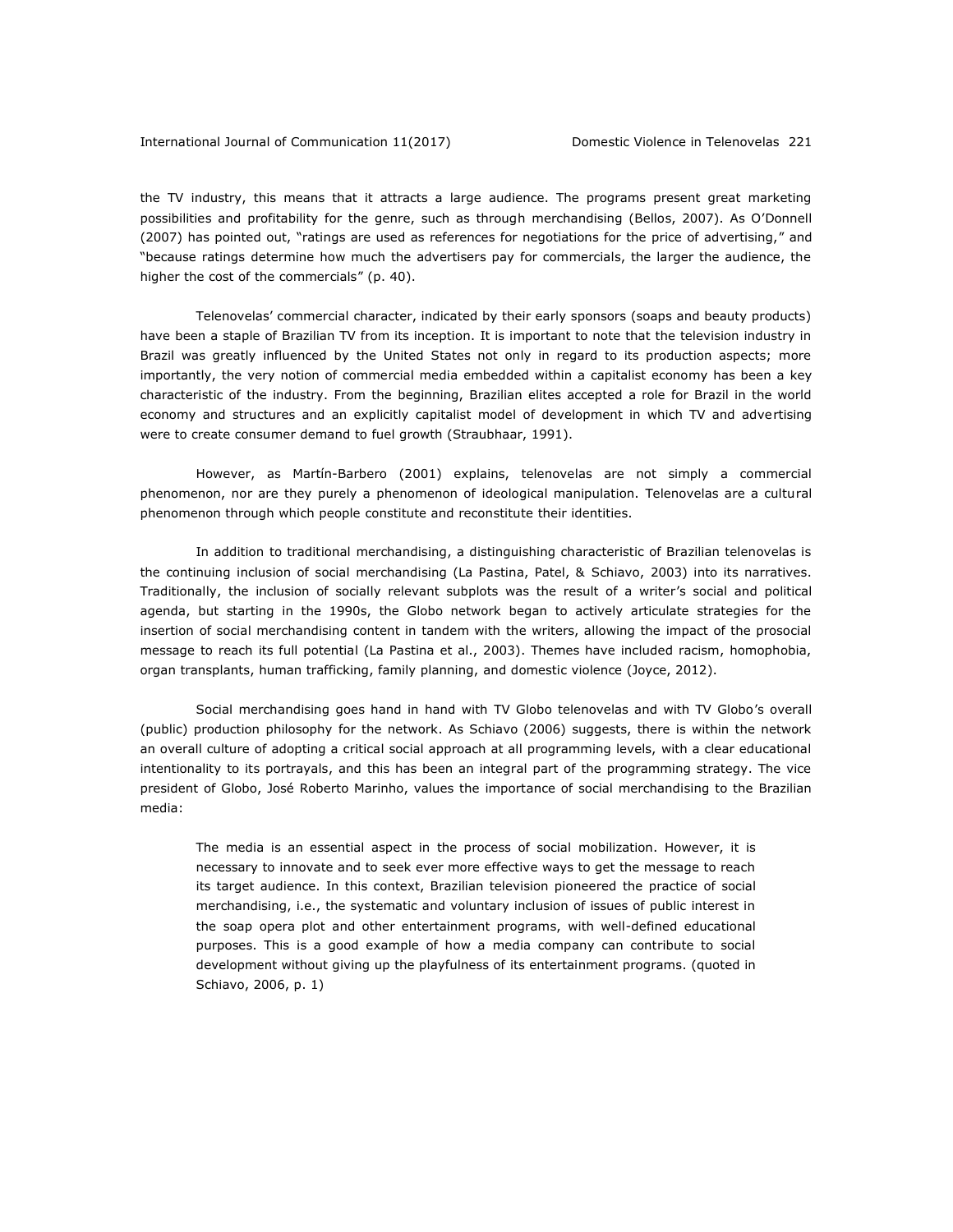Telenovelas offer an optimum vehicle for such insertions, because they are a key component of Brazilians's everyday lives. As Martín-Barbero (2001) reminds us, in Brazil, this type of programming has gained a privileged prominent space in society—particularly in Brazilian families' daily activities, because it fulfills many roles: leisure space, forum for debate, and the construction of a national identity. Martín-Barbero adds that the family is still the basic audience of TV, and a place where it recognizes itself. Brazilians still watch television. And a lot of it. According to a 2015 Brazilian media survey, 95% of respondents said they watch TV, and 73% of them do so every day. The report also found that, on average, Brazilians spend more than four hours daily exposed to the TV set (Secretaria de Comunicação Social, 2014).

These numbers point to the importance of understanding how specific issues are portrayed on TV—especially sensitive issues through social merchandising. We recognize, as suggested by Joyce (2012), that some Brazilian telenovela writers use the narratives and popularity of telenovelas as a public sphere for social change by introducing prosocial topics for discussion and debate. We acknowledge the usefulness of the strategy and previous successful insertions of social merchandising by TV Globo. We also consider some of its flaws, especially in regard to its efficacy, which we discuss below. For the present analysis, we judge the social merchandising insertion by looking at the telenovela text itself—in other words, the way in which it portrays domestic violence as a social problem worth addressing.

Social merchandising is a type of marketing that uses the Brazilian telenovela to promote awareness of issues that are deemed important by its writers and TV executives (La Pastina et al., 2003). It is a type of entertainment–education with its own logic and characteristics, perhaps the most important one being that it aims to be commercially successful (Joyce, 2012; La Pastina et al., 2003; Reginatto, 2007). Thus, while social merchandising programs aim to educate the audience—as they often do—the network's first priority is to profit from the entertainment–education message.

An example of successful social merchandising insertion was in the telenovela *Laços de Família*  (Family Ties; June 2000–February 2001), which had a social merchandising plot about bone marrow transplants. Scenes from the telenovela—such as when the character Camila is shown shaving her head while undergoing treatment for leukemia—were later used in a Globo campaign to encourage marrow donation. The campaign earned the top prize of social responsibility in the Business in the Community Awards for Excellence 2001 (BITC Awards) in the global leadership category. After the episode aired, in January 2001, the average number of registrations on the *Registro Nacional de Doadores de Medula Óssea* (National Register of Bone Marrow Donors) increased from 20 to 900 per month, a significant increase of about 4,400%). This campaign has had a long-term and ongoing effect: Studies show that the numbers of registered donors have been increasing since the broadcast, and by October 2007, 525,000 people had registered (Abreu, Pires, Alves, & Costa, 2010).

Another successful example of a social merchandising insertion can be found in the telenovela *Explode Coração* (Exploding Hearts; by writer Gloria Perez which aired from 1995–1996). In one of the story lines, the character Odaísa's son Gugu disappears without a trace. This premise enables the writer to tell the real-life drama of mothers of missing children. For example, in one of the scenes that aired on March 9, 1996, audiences saw a real picture of a boy who had been missing for 10 years. Thanks to this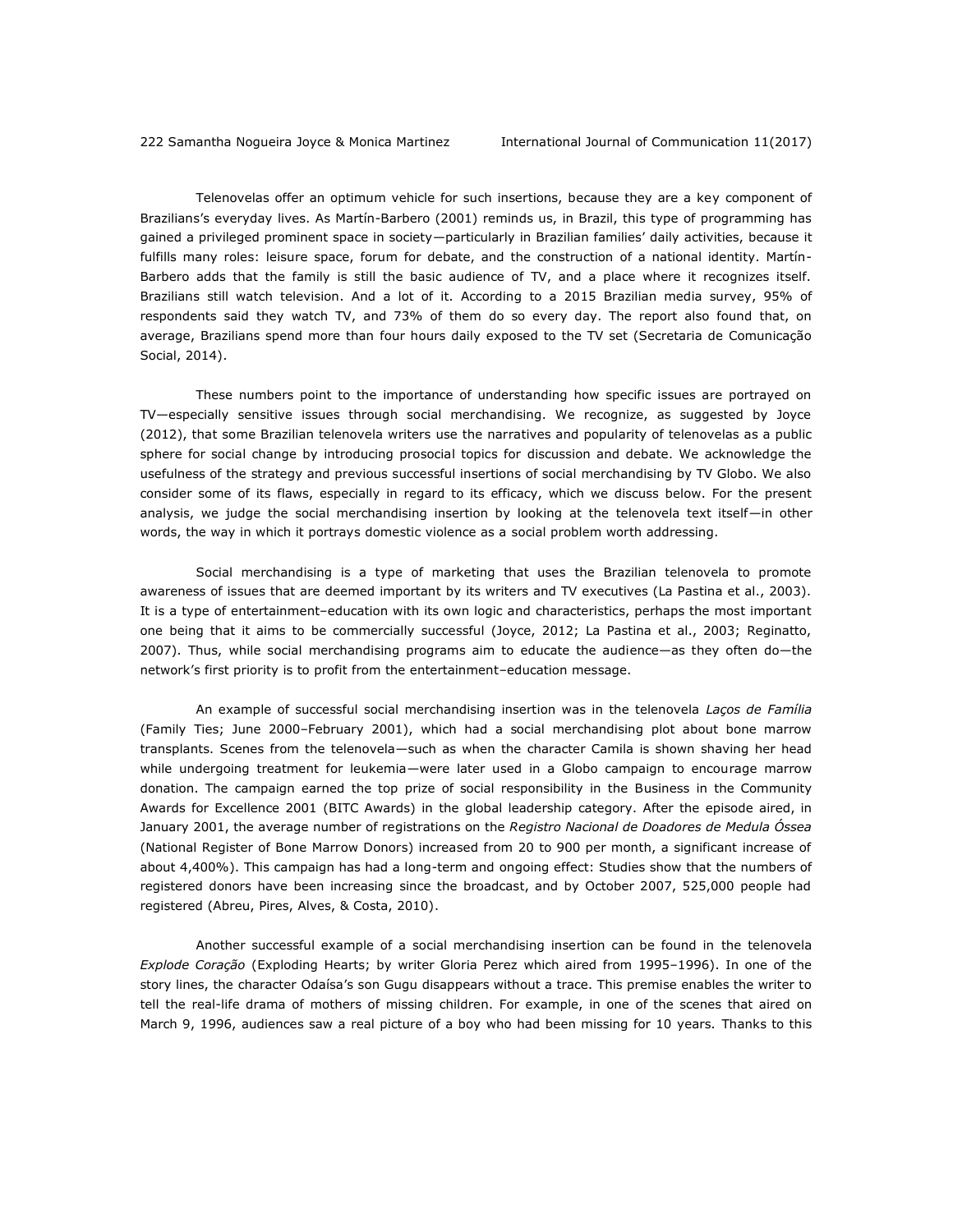#### International Journal of Communication 11(2017) Domestic Violence in Telenovelas 223

photo, the boy was reunited with his mother just six days later. After seeing the photo, audiences began contacting TV Globo with tips about his location. And the network, which had far more resources at its disposal than the local police, acted as intermediary between the family and their son (Hamburger, 2005).

One way to measure the efficacy of social merchandising insertions is through immediate responses, but much is still unknown about their long-term efficacy. However, when it comes to TV Globo's telenovelas, since the early 1990s, a more concrete effort to track and record such insertions and their efficacy has been made through Comunicarte, a social marketing office that has worked with the network to, among other things, increase writers' awareness of the potential of using social merchandising for social change. According to Comunicarte's website [\(http://www.comunicarte.com.br/ms.htm\)](http://www.comunicarte.com.br/ms.htm):

Since it began its activities in 1990, Comunicarte has worked with the production of 72 telenovelas, totaling more than 9,500 hours of programming. It is estimated that it has directly influenced over 8,000 educational scenes regarding sexuality, reproductive health, gender relations, the rights of the elderly, children and adolescents, education, drug prevention, environmental protection and promoting social volunteer work, among many other topics. (para. 3; translated from Portuguese)

Much of the criticism regarding the short-term effect of social merchandising has propelled TV Globo to adapt its telenovela-driven strategy. As Nicolosi (2009) notes, this has been done in several ways: through the continuity of social merchandising themes in different programs by the same author; through dialogue with TV Globo's health campaigns and insertions similar to public service announcements; and through continuous dialogue with other formats such as the journalistic program *Globo Repórter*, thereby prolonging the pedagogical character of the social merchandising insertion to other time slots on the weekly grid. The turn toward prolonging the effects and pedagogical nature of social merchandising was also highlighted by Schiavo (2006), who notes that *Domingão do Faustão*, a variety program that airs on Sunday afternoons—a slot that is considered prime time and that targets family viewing—is one of the programs with the highest number of social merchandising insertions in Brazil, working in tandem with the telenovelas. Moreover, TV Globo's Sunday evening news magazine show *Fantástico* has also started using stand-alone social merchandising insertions in addition to those supporting telenovelas' plots. This is the case of the miniseries within *Fantástico* titled *Os Filhos Deste Solo* (The Children of This Soil), which lasted eight weeks. Led by renowned doctor Dráuzio Varela, the miniseries dealt with issues such as sexuality, teen/tween pregnancy, and gender roles.

#### **Debord, Social Merchandising, and Spectacle**

Although various social merchandising insertions have worked well in the past (as described earlier), we argue that a recent domestic violence plot, in *A Regra do Jogo* (Rules of the Game; 2015– 2016, by João Emanuel Carneiro) did not disrupt the Latin American culture of machismo and, moreover, did not offer women informative and educational tools about how to deal with such issues. Instead, we argue that domestic violence served as spectacle and that the social merchandising effort failed.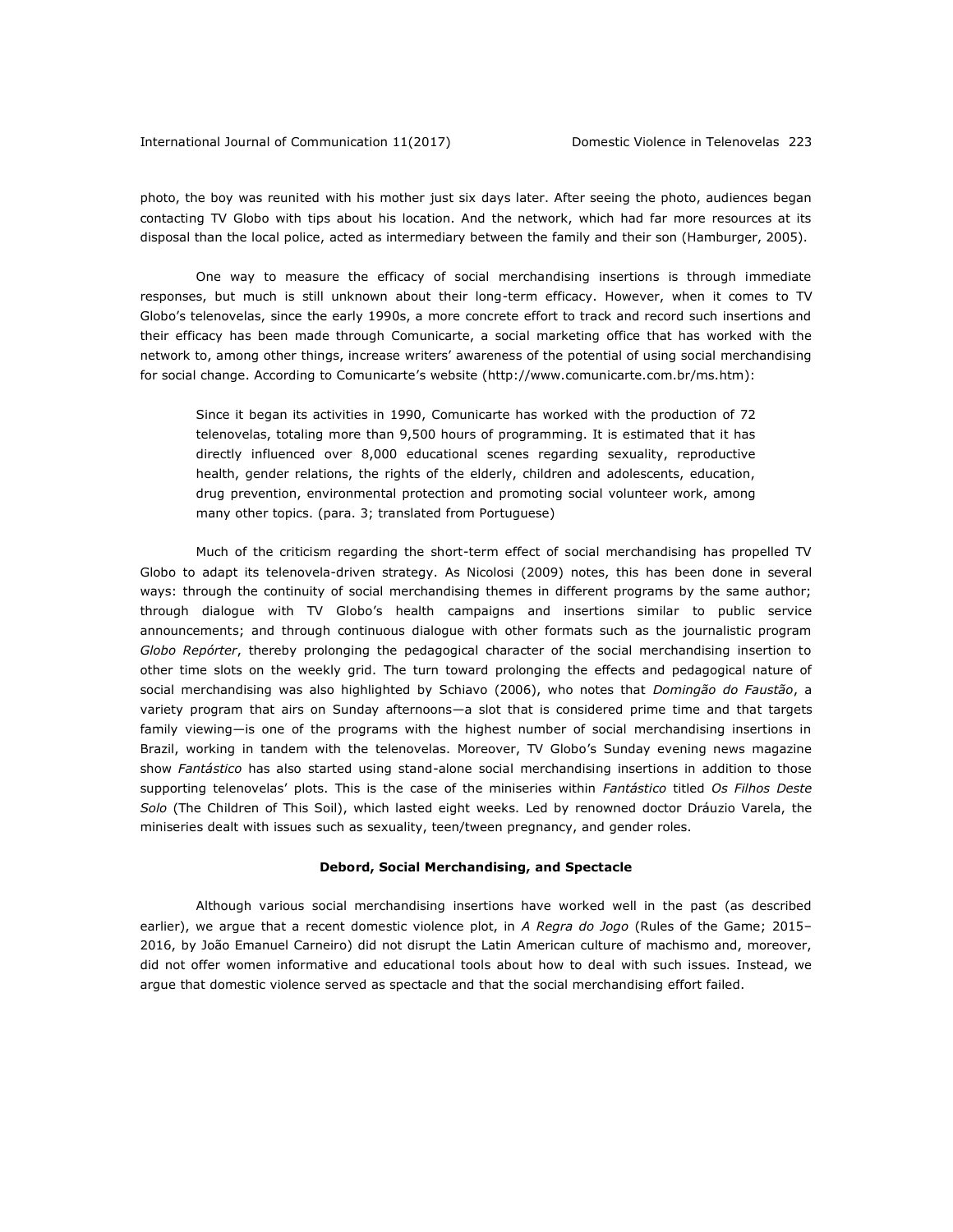Domestic violence is an ideal topic for social merchandising insertions because it is a pressing matter in Brazil. According to the Brazilian senate, it is estimated that more than 13.5 million Brazilian women have suffered some kind of aggression (19% of the female population aged 16 or older). In addition, 31% of these women still live with the abuser. And of those living with their abuser, 14% still suffer some kind of violence. This result implies that 700,000 Brazilian women are victims of abuse (Senado Federal, 2015).

As defined earlier, social merchandising stems from commercial merchandising. The two techniques use the same commercial strategies to sell prosocial messages while promoting other concrete commodities—whether a lipstick, a brand, the telenovela itself, or the ideology of a socially responsible network that aims to profit from its production. As Fernandes and Dos Santos (2008) have pointed out, it is not clear what TV Globo's particular interest is in disseminating prosocial messages via social merchandising. After all, this type of marketing does not bring the company revenue in a direct way. But Fernandes and Dos Santos question whether this may be a tricky way to garner a captive audience due to the network's social responsibility.

TV Globo launched its social merchandising department in the late 1990s. This was a time when the neoliberalist guidelines were consolidated in Brazil; in other words, it was a time marked by the emptiness of the notion of the state and by the transfer of the task of social justice to private companies, including broadcast stations such as TV Globo. Thus, telenovelas and social merchandising's high profitability are disguised as a public service by a business that is supposedly socially responsible (Reginatto, 2007).

There is a fine line between presenting audiences with a social merchandising insertion about domestic violence and turning domestic violence into something satirical, justifiable, and, at times, erotic. Furthermore, the ethical issues revolving around a strategy for social change that has its roots in a capitalistic mode of production that aims to sell products have been raised in the past. As Trindade (1999) points out:

Social merchandising can be used to educate the public, but it can be a dangerous tool of societal manipulation and control. Its persuasive speech leads the viewer to have an opinion or acquire a behavior, caused by interests other than his or her own. The goal of merchandising is to stimulate the empathic identificatory mechanism with reality displayed in the soap opera, which provides a form of manipulation of public opinion, as the public begins to believe and make use of the values transmitted by the television series, incorporating them in their everyday lives. From these considerations, it appears that the merchandising has implications for the creative processes of the author as well as ethical issues as all forms of advertising, which strives to make an impact and stimulate sales. (p. 160)

Debord (1977) states that the spectacle is a stage when commodities have succeeded in colonizing social life completely; in other words, the world we see is the world of the commodity, where alienated consumption becomes as much a duty for the masses as alienated production. Behind the glitter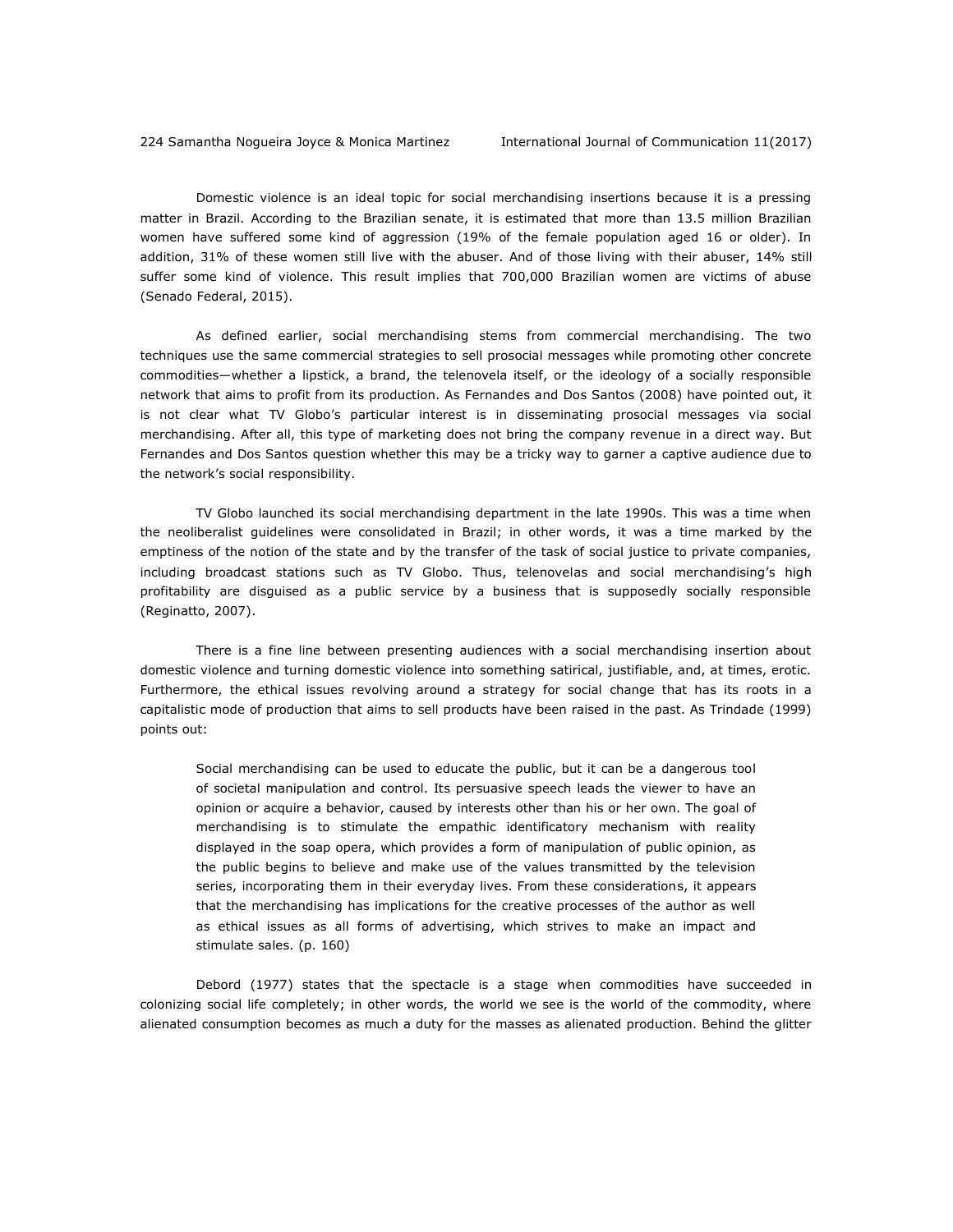of spectacular distractions, there is a tendency toward banalization dominating modern society. In the case of *A Regra do Jogo*, by trivializing and turning domestic violence into something banal, and even comic, we argue that TV Globo offers exploitation and spectacle instead of social merchandising.

### **Maria da Penha Law (Lei Maria da Penha) Gives Greater Visibility to the Issue of Domestic Violence**

In the late 1980s, there was a greater effort to criminalize and punish those responsible for domestic violence against women in Brazil. In 1986, the first *Delegacias de Defesa da Mulher* (Women's Defense Police Stations) were created in the state of São Paulo, and they can now be found in almost every Brazilian state (Debert & Gregori, 2002). In 1988, the new Brazilian constitution included the issue of equal treatment of women in Article 5, which begins:

All are equal before the law, without distinction of any kind, this guarantees that Brazilians and foreigners residing in the country inviolable rights to life, liberty, equality, security and property, as follows:

I – men and women have equal rights and obligations under this Constitution. (*Constituição da República Federativa do Brasil*, 1988; translated from Portuguese)

Until the 2000s, public shelters and the *Delegacias Especializadas de Atendimento à Mulher* (Special Police Stations for Women's Assistance) were the main responses from governments (federal, state, and municipal) to the question of violence against women. But since 2003, with the creation of the *Secretaria de Políticas para as Mulheres* (Secretariat on Policies for Women), public policies for combating violence against women have been extended to include prevention, guaranteeing victims' rights, and accountability for perpetrators.

In 2005, the *Secretaria de Políticas para as Mulheres da Presidência da República* (Presidency's Secretariat of Policies for Women) created *Central de Atendimento à Mulher* (Women's Assistance Central)—best known as *Ligue 180* (Dial 180), a free telephone number providing guidance on public rights and services for girls and women. In 2006, the *Lei Maria da Penha* (Maria da Penha Law; 11.340/06) gave great visibility to the issue and was put in place with the intent of reducing domestic violence. The law is named after pharmacist Maria da Penha Fernandes who became paraplegic because of two attempted murders committed against her by her husband—crimes for which he had not been punished and from which he was about to benefit because the statute of limitations was about to expire. The law was sanctioned on August 7, 2006, by then president Luiz Inácio Lula da Silva and was put into practice on September 22, 2006. The law states that aggressors are no longer to be punished with alternative sentences, such as buying food for the needy; increased the maximum sentence from one to three years; and provided measures such as removing the abuser from the home and offering restraining orders to the victims.

In 2011, the *Rede de enfrentamento à violência contra as mulheres* (Network for Confronting Violence Against Women) was created in an attempt to unite reference centers, public defenders,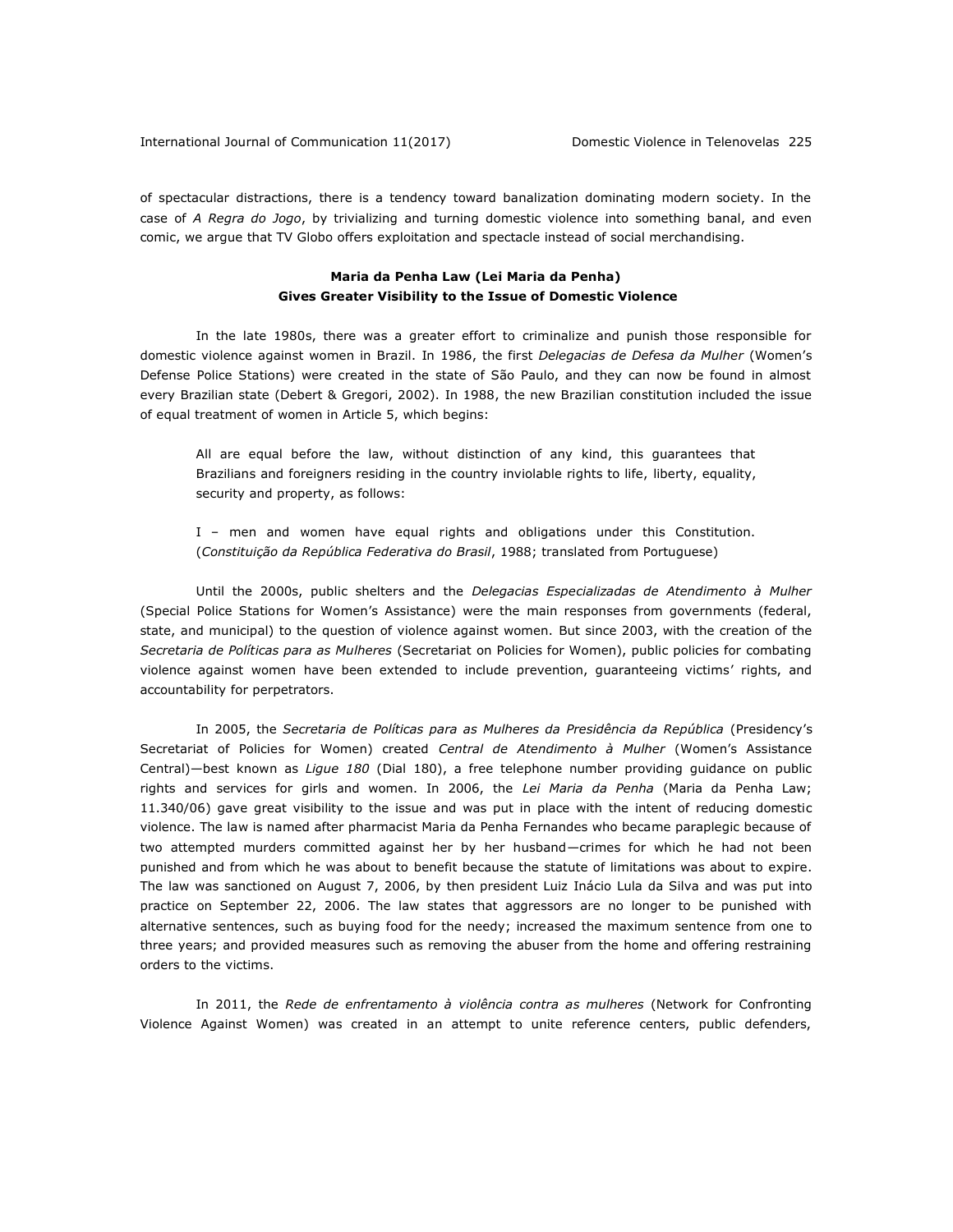prosecutors' offices, courts, Ligue 180, and gender centers in the public ministries that specialize in domestic violence (Secretaria de Políticas para as Mulheres Presidência da República, 2011). Despite all these efforts, Brazilian women are still in a socially vulnerable position. In 2015, the theme for the essay portion of the national secondary education exit examination developed by the Ministry of Education to assess the competence and skills of students who complete high school was titled, "The Persistence of Violence Against Women in Brazilian Society."

#### *Mulheres Apaixonadas* **(February–October 2003): Raquel and Marcos**

The first TV Globo production to begin showing the topic of domestic violence in depth was the 1982 miniseries *Quem Ama Não Mata* (He Who Loves Does Not Kill), directed by Daniel Filho and Dennis Carvalho. The program told the story of five couples experiencing problems in their marriages. Almost a decade later, in 1990, the series *Delegacia de Mulheres* (Women's Police Station), by writer Maria Carmen Barbosa, aired on TV Globo and addressed the issue once again. The narrative, directed by Wolf Maya, Denise Saraceni, and Del Rangel, depicted the daily life of a women's police station dealing with cases of violence against women. Although the show helped bring the issue to the public sphere, it was also plagued with criticism about the portrayal of domestic violence, similar to our criticism of *A Regra do Jogo*. *Delegacia de Mulheres* was not very well received and sparked protests by some employees of Rio de Janeiro's and São Paulo's police stations, which found that the program addressed some stories with a comedic tone, highly unsuitable for the subject matter (Trigo, 2011).

The same comedic manner in which this devastating issue was portrayed in the recent telenovela *A Regra do Jogo* obliterates the liberating potential of the social merchandising approach, and, furthermore, instead of potentially empowering women, it ultimately subjugates them to the ideal that romantic (heterosexual) love is what will liberate them. Our analysis reveals several stereotypes in the portrayals of domestic violence, but the main lingering problem points to the fact that women are not represented as subjects who are able to seek help and escape the situation. The two narratives we have analyzed contain the persistent image of a savior-man who enters the women's lives to love and to save them. The image of the knight in shining armor is present in *Mulheres Apaixonadas* (Women in Love), with Fred representing a new and innocent love interest; it is also an obvious plot in *A Regra do Jogo*, when a handsome stranger—César—who cooks, cleans, and, above all, loves—shows up to save the day, and to save Domingas.

*Mulheres Apaixonadas* takes place in Rio de Janeiro, in the posh neighborhood of Leblon, as do most of Manuel Carlos's narratives. The plot revolves around a main character, Helena who has been married to a musician—Téo—for about 15 years. She is a history teacher at an upscale private high school owned by her sister-in-law, Lorena. The character Raquel, who drives the domestic violence plot, is hired by the school as a physical education teacher in the first few episodes of the program. The school is also the place where a new romantic interest will appear for Raquel: Fred, a young student who, like Raquel, enjoys biking and swimming.

When the audience meets Raquel, she is a bit mysterious, but seems to be unmarried. Little by little, we learn that she is running away from her abusive husband, Marcos, and is trying to start a new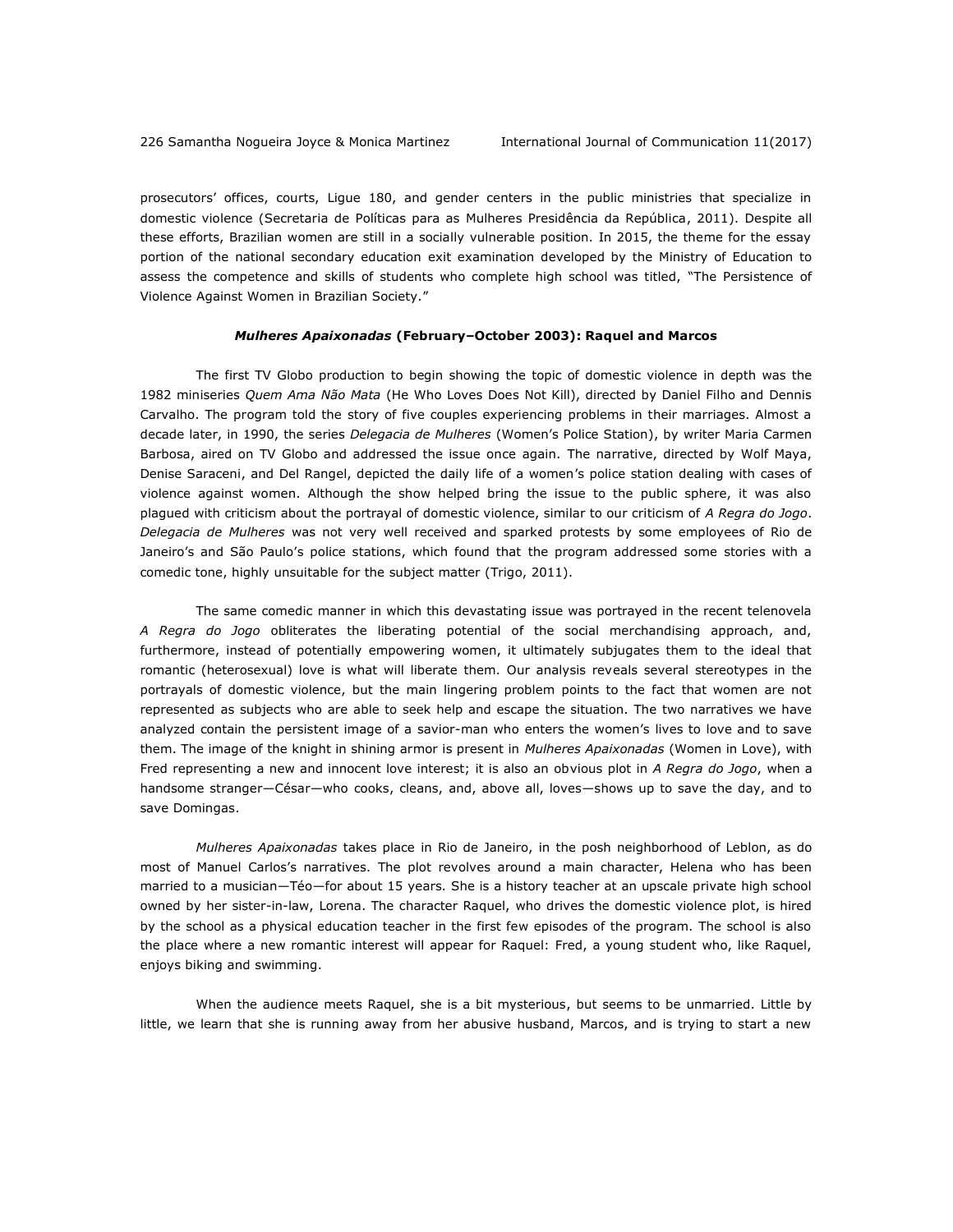#### International Journal of Communication 11(2017) Domestic Violence in Telenovelas 227

life in Rio. Marcos is a rich and powerful lawyer, and the two had been married for eight years in the neighboring state of São Paulo. This narrative arc is familiar to the audience and can be seen in many mainstream narratives about domestic violence, such as in the movies *Sleeping With the Enemy* (1991) with Julia Roberts, *Enough* (2002) with Jennifer Lopez, and *Safe Haven* (2013) with Julianne Hough.

Similar to the abusers in other movies about domestic violence, Marcos seems to be gentle, charming, seductive, and handsome (he is also White and has blue eyes and blond hair) to those around Raquel, and sometimes to Raquel herself: He sends her flowers, buys her expensive gifts, and publicly professes his love for Raquel. Meanwhile, in the privacy of their home, and even in the locker room at the school where Raquel works, Marcos reveals his true colors. The audience also learns through conversations between Raquel and her old friend/housekeeper, Ivone, that Marcos beats Raquel and that he raped one of Raquel's former male students in a fit of jealousy.

The plot does realistically illuminate certain aspects of domestic violence. It clearly shows that, contrary to the stigma that attaches domestic violence to the lower, uneducated social class, with its inevitable ties to race (as the two are highly connected in Brazil), this is a problem that potentially affects all social classes and races. It also does a good job of illustrating the cycle of domestic violence and the psychological power that the aggressor has over the victim.

For example, when Marcos discovers where Raquel's safe haven is, he starts calling her, and, without saying a word, he plays a song he used to play for her when they were married. The first time we see Raquel and Marcos in the same physical space is when he shows up unannounced in the teacher's lounge. He approaches her from behind and covers her eyes, saying nothing. Raquel touches his hands and opens her eyes; she stares blankly at his hands, recognizing them and hinting to the audience that there is a history of violence between the two. While a petrified Raquel asks Marcos how he found her, he tells her how much he missed her and starts kissing her.

After this first encounter, Marcos shows up unannounced at Raquel's home and workplace, offering gifts, love notes, apologies, and promises that he is a changed man. She finally gives in, and the two start living together again; and for a while, they live in a "honeymoon stage." After a while, though, Marcos becomes jealous of Raquel's relationship with Fred, which had begun as a mentoring relationship, but soon develops into a romance.

Marcos threatens Raquel and Fred and starts beating her again. Marcos tells Raquel that she does not "behave like a married woman" and that if she cannot understand him, then he will *make* her understand him. He closes the bedroom door, and from this moment on, the audience does not see the physical violence taking place. Instead, we hear slapping sounds and Raquel's screams of "no, please stop" and her painful cries and moans. We also see Ivone, the housekeeper, come close to the door, where she hears everything and sobs profusely. Moments later, we see Raquel crying in bed while Marcos showers. The audience also has Ivone's point of view of the locked bedroom door as she walks away.

In addition to Ivone, Raquel confides in Helena, the main character of the telenovela and Raquel's boss. Both Ivone and Helena try several times in vain to convince Raquel to file a complaint against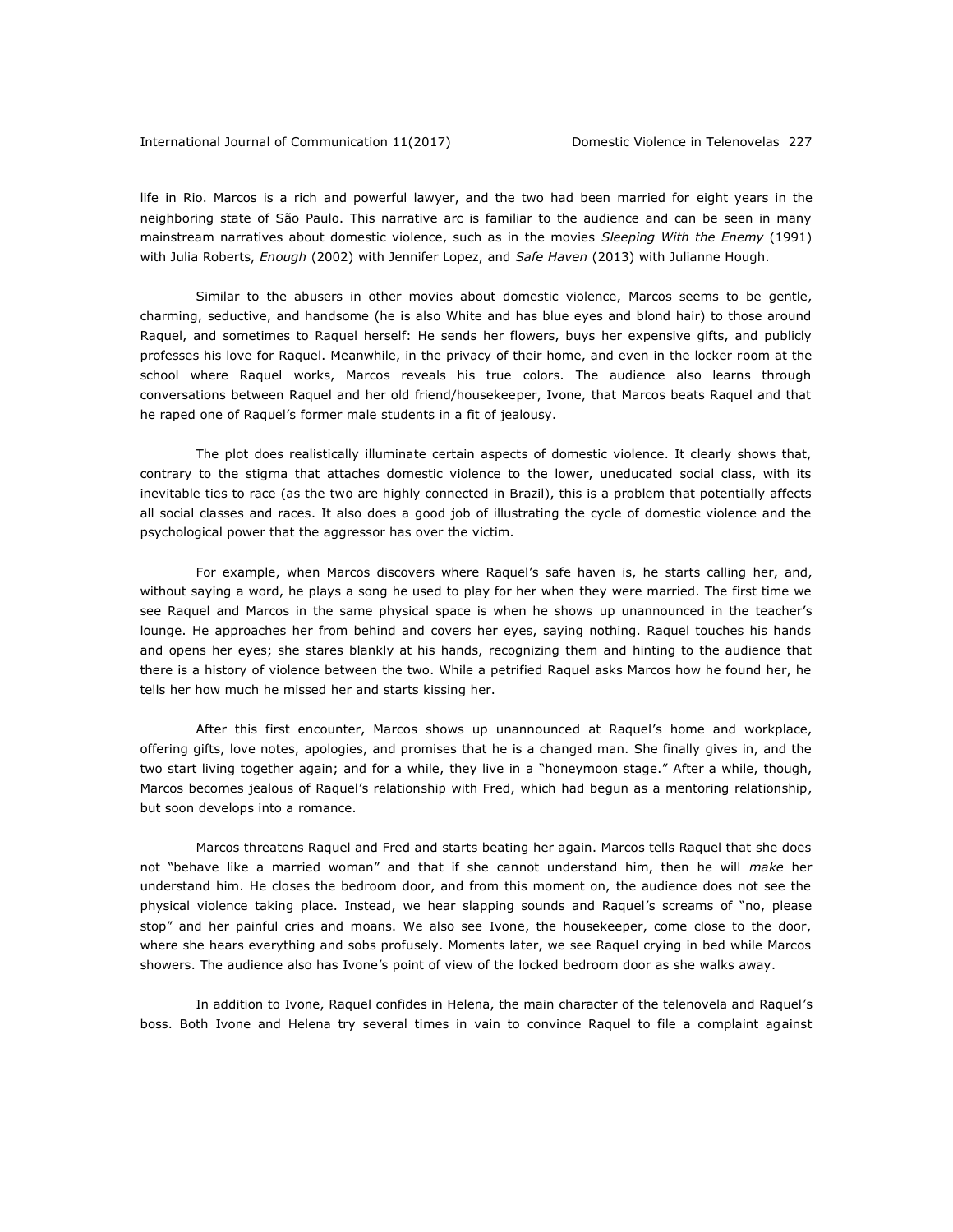Marcos. Raquel makes it clear that she fears him too much, and she is embarrassed in front of her family members and friends. Most of all, she fears for her life and for Fred's life. The audience can sympathize with her plight, because Marcos is extremely cruel. He usually hits Raquel with a tennis racket and takes his time before hitting her to psychologically threaten her by mimicking the sound of balls hitting the racket while waving it in the air as if playing a tennis match.

The audience witnesses Raquel as she pleads with Marcos and says she will call the police, to which Marcos responds that he is "*morrendo de medo*" (dying of fear), an expression akin to "shaking in my boots." It should be noted that at the time of the broadcast, the Maria da Penha Law was nonexistent. Raquel suffers for months in the hands of her aggressor, as she had done for the past eight years, but it is not until Marcos starts physically and psychologically abusing Fred that she decides to put an end to the situation.

Raquel finally goes to the women's police station hand in hand with Helena. As she sees other battered women in the waiting room, Raquel doubts herself and says she does not feel good and wants to go home. Helena convinces Raquel to file a complaint, saying that all those women are in the same boat as she is. The police station is presented as a clean, safe place. The woman police clerk assures Raquel that the staff is highly qualified and will make her feel as comfortable as possible. She adds that right next door there is a *Centro Integrado de Atendimento à Mulher* (Women's Care Integrated Center), which provides legal and psychological care for women victims of domestic violence.

While waiting for an officer to file her complaint, Raquel asks Helena, "How did I let things get to this?" Helena responds in a calm, nonjudgmental tone that she is not sure why some women allow themselves to stay in situations such as Raquel's, but that the important thing is that Raquel took charge of the situation and is filing the complaint. During the week when this episode aired, real-life police recorded a 25% increase in the number of women who sought the authorities to denounce their abusers of domestic violence (Arraes, 2014).

When the police subpoena Marcos, he tricks Fred into getting in a car with him. He warns Fred that if Raquel cannot be his, she will not be anyone else's. Marcos also makes sure Raquel is present to witness the moment when he drives off a cliff, killing himself and Fred. At the time of the broadcast, author Manuel Carlos explained why he chose this ending:

The ending for Marcos's character had to be his tragic death due to the Brazilian judicial system. For him, the penalties given to this type of crime would have been very soft, and eventually encourage other violent husbands to continue their atrocities, as impunity reigns in the country. So his death was the only way I had to meet the desire of Brazilian society, which does not accept this kind of violence. (quoted in Abreu et al., 2010, p. 11)

Although Raquel's "savior" and abuser both die in a tragic way, the social merchandising of domestic violence in *Mulheres Apaixonadas* worked as predicted by research: For example, as Joyce (2012) stated, although a "direct effect" is not credited by the Sabido methodology (Entertainment-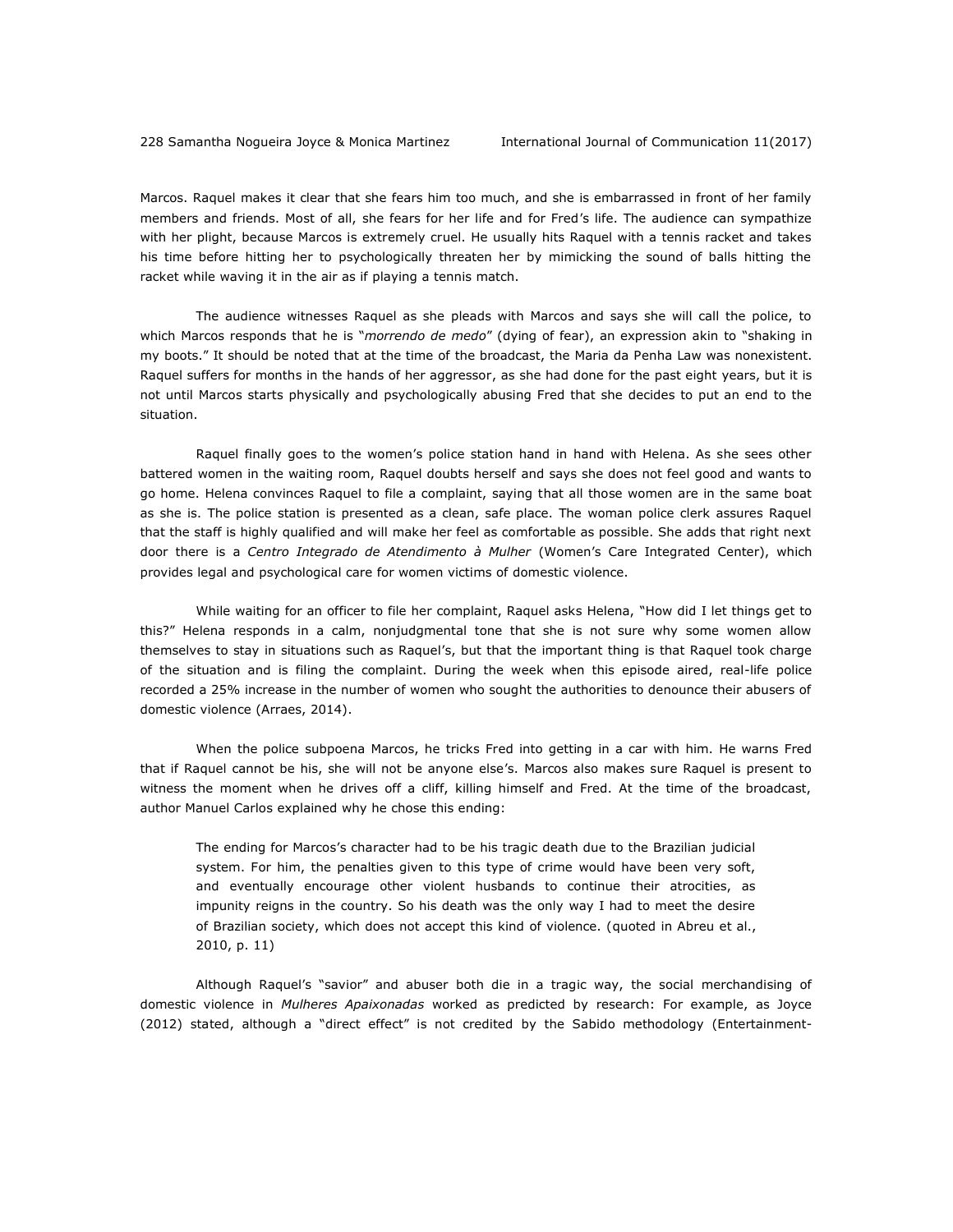$\overline{a}$ 

Education for social change), it does work as a two-step flow. It was clear that the topic portrayed in the broadcast had spillover effects in the audience, who was made aware of the topic, discussed it, and was appalled by it, to say the least. Trigo (2011) highlights actor Dan Stulbach's experience of the repercussions of playing Marcos:

The weight of living this aggressor character was made even greater since he was a rookie actor on TV and the public did not have previous references to former characters. According to him [Dan], the hardest part was dealing with the public in simple everyday situations after the most brutal scenes were aired. "Once I went to have breakfast at a hotel restaurant and all the women got up from their tables and left. People started to not wait on me at restaurants, at shops, people treated me badly. They did not sit next to me on the plane. But I won 14 awards with this character," he recalls. (para. 8)

The final episode of the telenovela takes place a few days later. During the school's graduation ceremony Raquel is awarded the school's medal of honor on Fred's behalf. Fred was supposed to deliver the valediction, which is read post mortem by Raquel. After the speech, Raquel says that Fred was the sweetest, gentlest, most determined boy she had ever met and that she was qualified to say that because the two had lived a great love story. She also announces that she is "carrying the fruit of that love in her belly," as she is pregnant with his child. She adds that "Fred left behind more than good memories, he also left a son."<sup>1</sup> Her announcement elicits tears of joy and applause from the entire audience. In this sense, Brazilian telenovelas are akin to Hollywood productions in that, as Green (1998) suggested, they have a tendency to disseminate the patriarchal ideology and to reiterate the "centrality of 'family' one way or another" (p. 19).

## *A Regra do Jogo* **(August 2015–March 2016): Juca and Domingas, Indira and Oziel, Tina and Rui**

*A Regra do Jogo* was written by João Emanuel Carneiro, who is internationally recognized for the success of his previous prime-time telenovela *Avenida Brasil*, one of the most popular and profitable telenovelas of recent times. Although not as popular as *Avenida Brasil*, *A Regra do Jogo* also had high ratings according to the *Instituto Brasileiro de Opinião Pública e Estatística* (Brazilian Institute of Public Opinion and Statistics), which measures the size of the audience in Brazil. In the week of September 28 to October 4, 2015, the program was the most watched show in Brazil, with more than 8 million viewers (Kantar Media, 2016).

The main plot of this telenovela revolves around Romero Rômulo. Well known as a sort of hero of the people, Romero is the head of a nonprofit organization that gives jobs to former convicts. But Romero leads a double life as a member of the biggest criminal organization in Rio de Janeiro, participating in several robberies and scams. Romero's mother, along with a few other minor characters, lives in a favela

 $1$  The unethical teacher–student relationship is not addressed because Fred is seen as Raquel's savior in the sense that he is a catalyst who ignites in Raquel the will and courage to leave her long-time aggressor and to turn him in to the authorities.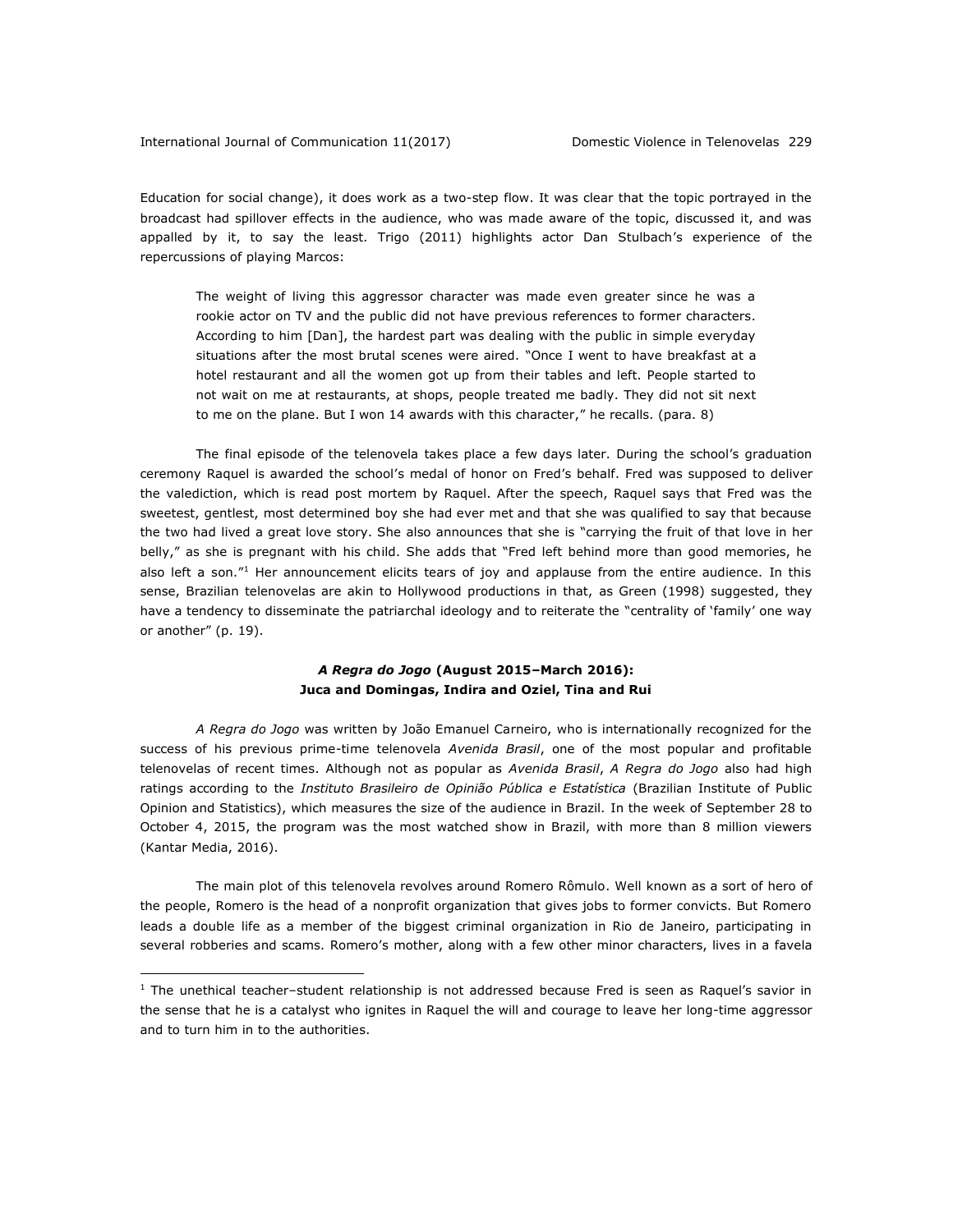called *Morro da Macaca*. This is where Juca and Domingas, the main couple driving the domestic violence plot, also live. A love quadrangle between four other characters (Tina and Rui and Oziel and Indira) also involves domestic abuse. Although it is spectacular, the domestic abuse is not labeled as such.

In contrast to Raquel and Marcos, Juca and Domingas are poor, of mixed raced, and uneducated. But Domingas and Raquel have a few things in common: They have low self-esteem, and they have been married to their aggressor for many years. Like Raquel, Domingas also has a best friend, Indira in whom she confides and who at times encourages her to go to a police station to put Juca in prison. As with Raquel, the last straw and the one thing that motivates Domingas to get out of the cycle of violence is a very handsome man, a new heterosexual romantic love interest.

A significant turn with this (attempted) social merchandising insertion is the conflicting ways in which domestic violence is portrayed. This is different (and problematic) in various ways. First, in *A Regra do Jogo*, the violent scenes are much more graphic—spectacular—than the ones in *Mulheres Apaixonadas*, in which the audience only heard the abuse behind closed doors. In addition, there is an escalation of the physical representation of violence. We see Juca hitting Domingas several times. The portrayal is turned into a spectacle with dramatic scenes that are filled with tears, screams, and coordinated music to heightened emotional responses as well as sound effects of slaps. Second, in *A Regra do Jogo*, violence against women becomes spectacular eroticism, akin to Swiffen's (2010) description of Debord's (1997) term, through the erotic and comedic way in which it is represented through Tina, Rui, Oziel, and Indira's story line—where violence, sex, and eroticism become interwoven into the fabric of life rendered as "just representation" (Debord, 1997, p. 95).

In *A Regra do Jogo*, domestic violence is trivialized, rationalized, and, at times, gendered and justified as something that women can do to men, but that men should not do to women. For example, when Domingas is beaten by her husband, Juca, the scenes are very dramatic and emotionally intense, as they should be. However, they are often immediately followed by a scene depicting Domingas's best friend, Indira, hitting her husband and proudly professing that when her husband does something she does not agree with, he "feels the weight of my hand." Such scenes are usually comic and trivialize violence into a media spectacle.

In the episode that aired on November 26, 2015, when Indira's new lover/partner Rui is beaten by her former husband Oziel, she suggests that Rui should be a "real man" and just beat him back. When Rui replies that he does not condone violence and that he is, in fact, a pacifist, Indira insists that he should be a real man, beat him up, and buy her some eggs while he is out, or she will "slap you in the face" and then he will see what a "real swollen face looks like." This justification of violence occurs once again when Rui finds out that his ex-wife (Tina) had been cheating on him with Oziel (the former husband of Indira, Rui's current lover). In this scene, Tina pleads with him several times to "slap me on the face, because I deserve it." The messages about domestic violence are mixed, to say the least, and trivialized to an extreme that reveals the failure of the social merchandising approach in this instance.

The spectacle of violence, not the issue of domestic violence, is what is highlighted in *A Regra do Jogo*. Random, banal acts of violence are used as excusable, comedic props. This portrayal is akin to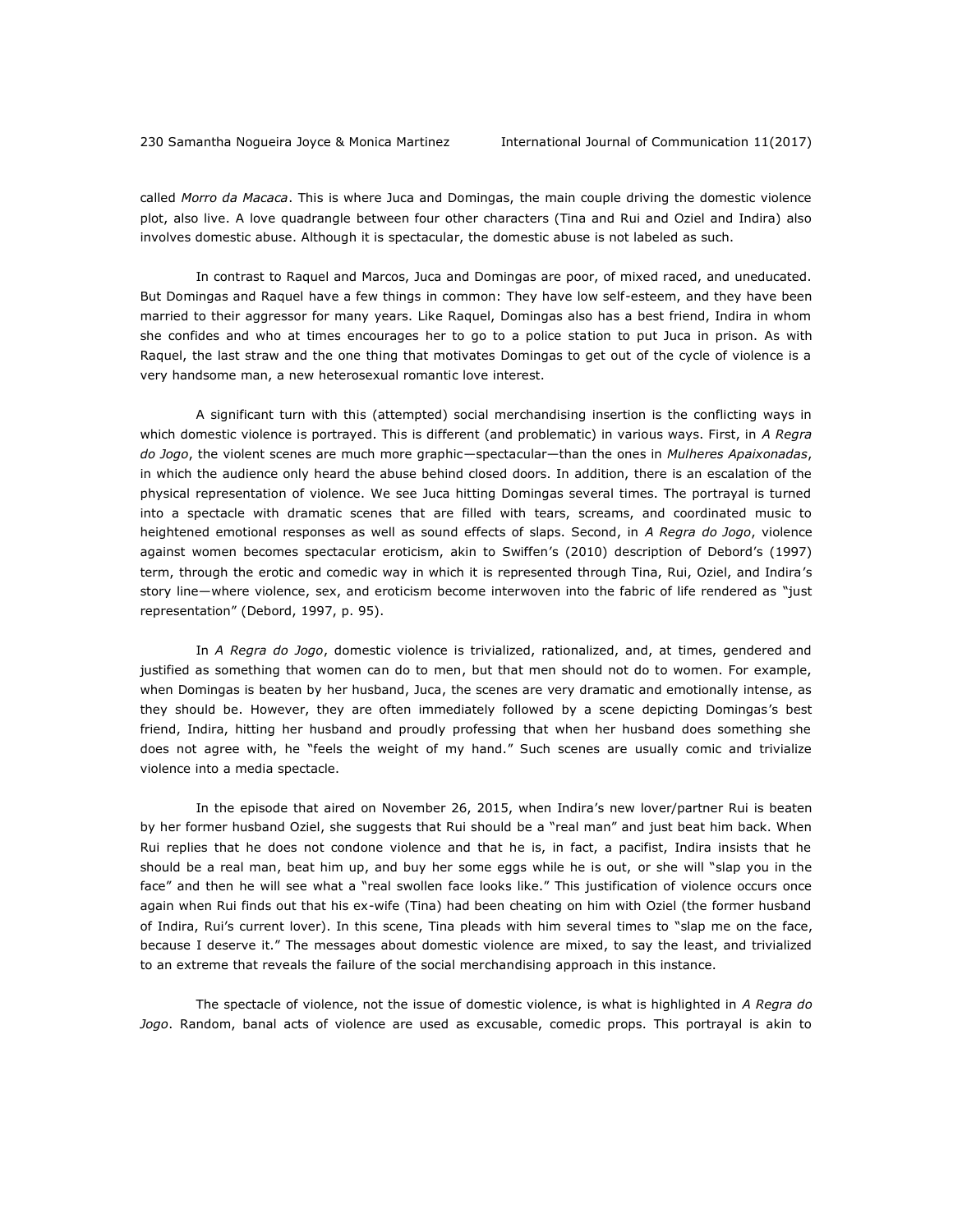Debord's (1997) definition of spectacle, defined as a media and consumer society organized around the production and consumption of images, commodities, and staged events. Another aspect of the spectacle of domestic violence created by *A Regra do Jogo* is its association with eroticism. In the scenes where Tina begs to be beaten because she "deserves it" and "needs to learn a lesson," she displays her body sexually and exposes herself physically in a posture that is open and willing to receive her beating while scantily dressed in cropped shirts and shorts, as the camera travels around her body revealing her "looked-atness," akin to Laura Mulvey's (1999) description.

On the topic of spectacle and eroticism, Kellner (2004) reminds us that

Eroticism has frequently permeated the spectacles of Western culture, and is prominently on display in Hollywood film, as well as popular forms such as burlesque, vaudeville, and pornography. Long a major component of advertising, eroticized sexuality has been used to sell every conceivable product. The spectacle of sex is also one of the staples of media culture, permeating all cultural forms and creating its own genres. (para. 39)

Furthermore, Kellner (2012) reminds us that our experiences are inextricably connected, shaped, and mediated by the spectacles of media culture and the consumer society. As Kellner (2012) points out, "for Debord, the spectacle is a tool of pacification and depoliticization; it is a 'permanent opium war'" (p. 44). We conclude that *A Regra do Jogo*'s portrayal of domestic violence, instead of working as a social merchandising insertion, acts as spectacle. As Kellner (2004) discussed:

In our current capitalist system, where workers are disconnected from the fruits of their labor, and where art is separated from life, we are encouraged to inertly observe the spectacles of social life from within the privacy of homes instead of actively engaging in it. (p. xvi)

It is not hard to see that in such an environment, the highly profitable telenovela becomes the ideal vehicle for the creation of such spectacles.

Beyond spectacle, another lingering aspect of the problematic representation of domestic violence in *Mulheres Apaixonadas* and *A Regra do Jogo* is the fact that a new romantic love is what propels the battered women to leave their abusive relationships. In *A Regra do Jogo*, a handsome stranger—César who is White, green-eyed, and educated shows up at Domingas's doorstep, sweeps her off her feet, and beats up Juca, who leaves Domingas. After a few telenovela turns and complications, Domingas goes through a physical transformation due to her falling in love: She is dolled up, wearing lipstick, flowers in her hair, and dresses. She is also pregnant with César's child at the end of the narrative. It seems that in telenovelas, the only way out of an abusive relationship is to fall in love with a handsome stranger.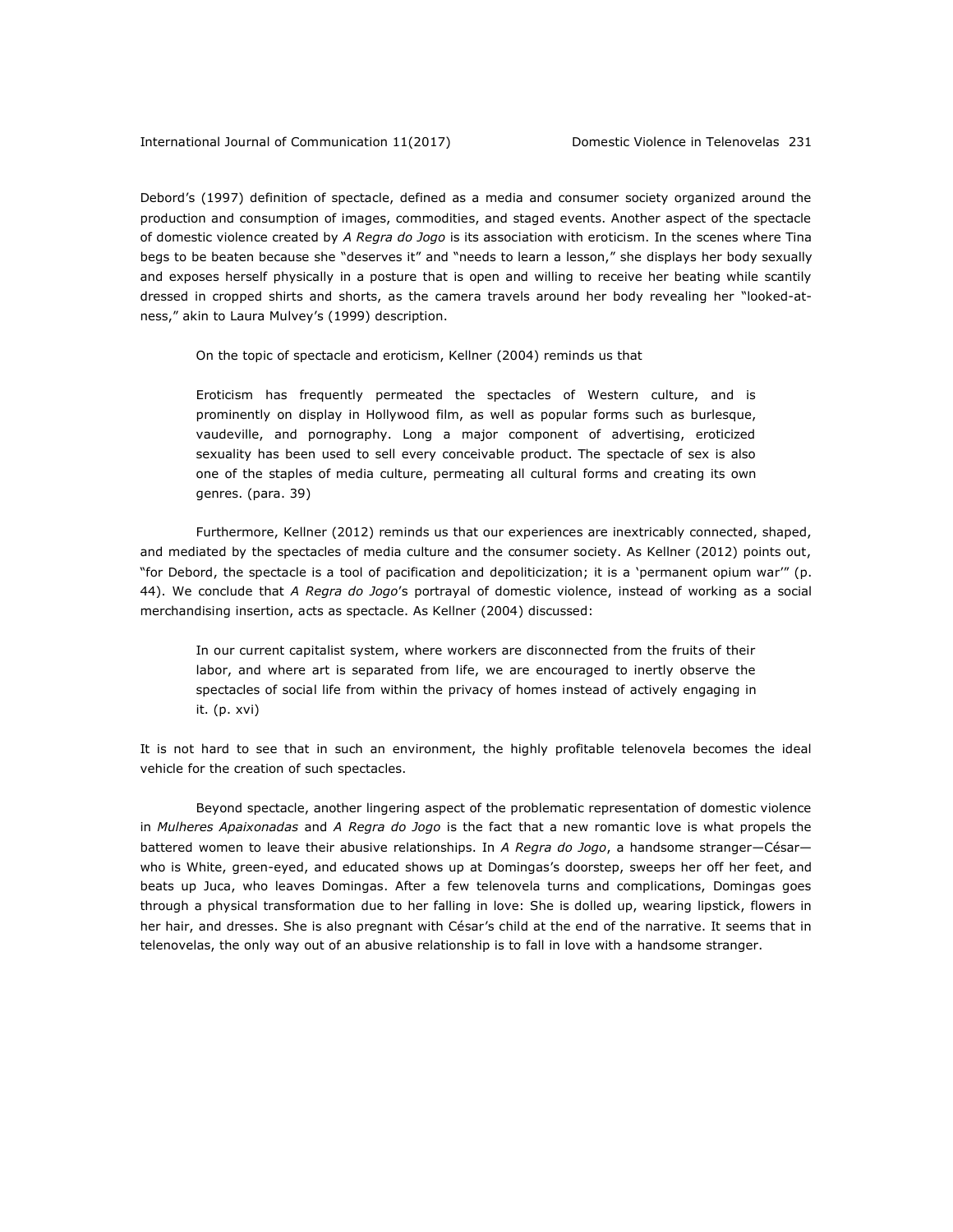#### **Domestic Violence as a Women's Issue**

The National Coalition Against Domestic Violence clearly states that domestic violence is, above all, an issue that relates to power and control. According to the organization's website [\(http://www.ncadv.org\)](http://www.ncadv.org/), domestic violence is defined as

The willful intimidation, physical assault, battery, sexual assault, and/or other abusive behavior as part of a systematic pattern of power and control perpetrated by one intimate partner against another. It includes physical violence, sexual violence, psychological violence, and emotional abuse. The frequency and severity of domestic violence can vary dramatically; however, the one constant component of domestic violence is one partner's consistent efforts to maintain power and control over the other. Domestic violence is an epidemic affecting individuals in every community, regardless of age, economic status, sexual orientation, gender, race, religion, or nationality. (paras. 2–3)

In the United States, research shows that women are three times more likely to be killed or seriously injured by their male partner than vice versa, but it is also possible that men can be victims of domestic violence. More than 830,000 men fall victim to domestic violence every year. A man is the victim of domestic abuse every 37.8 seconds in the United States (Rhymes, 2014).

One interesting aspect of this analysis is the revelation that in Brazil, domestic violence is discursively taken as a woman's issue involving a man and a woman in a heterosexual relationship. Although we do not deny that this seems to be the most common case, we suggest a few reasons for this gendering in Brazil. First, there are lingering narratives in mainstream production that address the issue in this way, such as the ones discussed in this article; second, there is the history behind the Maria da Penha Law and its association with a woman's name; and third, there are the inevitable cultural and mediatic references to *delegacias da mulher* (women's police stations) to deal with matters of domestic violence.

### **Conclusion**

Telenovelas are among the key mediated meaning-making devices in Brazilian society today and have been for quite some time now. As Martín-Barbero (2001) has argued, although melodramas may function as an ideological opiate, they also retain the traces of a popular culture that has resisted the direct imposition of dominant forms. Thus, examining portrayals of key issues such as domestic violence is a fruitful research endeavor.

The present analysis examined two recent portrayals of domestic violence in TV Globo telenovelas and revealed an ultimate failure in the social merchandising of domestic violence in its most recent occurrence, in the prime-time telenovela *A Regra do Jogo*. As Julie D'Acci (1994) has pointed out, "the tight, interweaving of institutional constraints and women's lived experience of prime time TV's construction of femininity and women's understanding of themselves as women, are impossible to pick apart" (p. 204). According to TV Globo's narratives, women who are victims of domestic violence have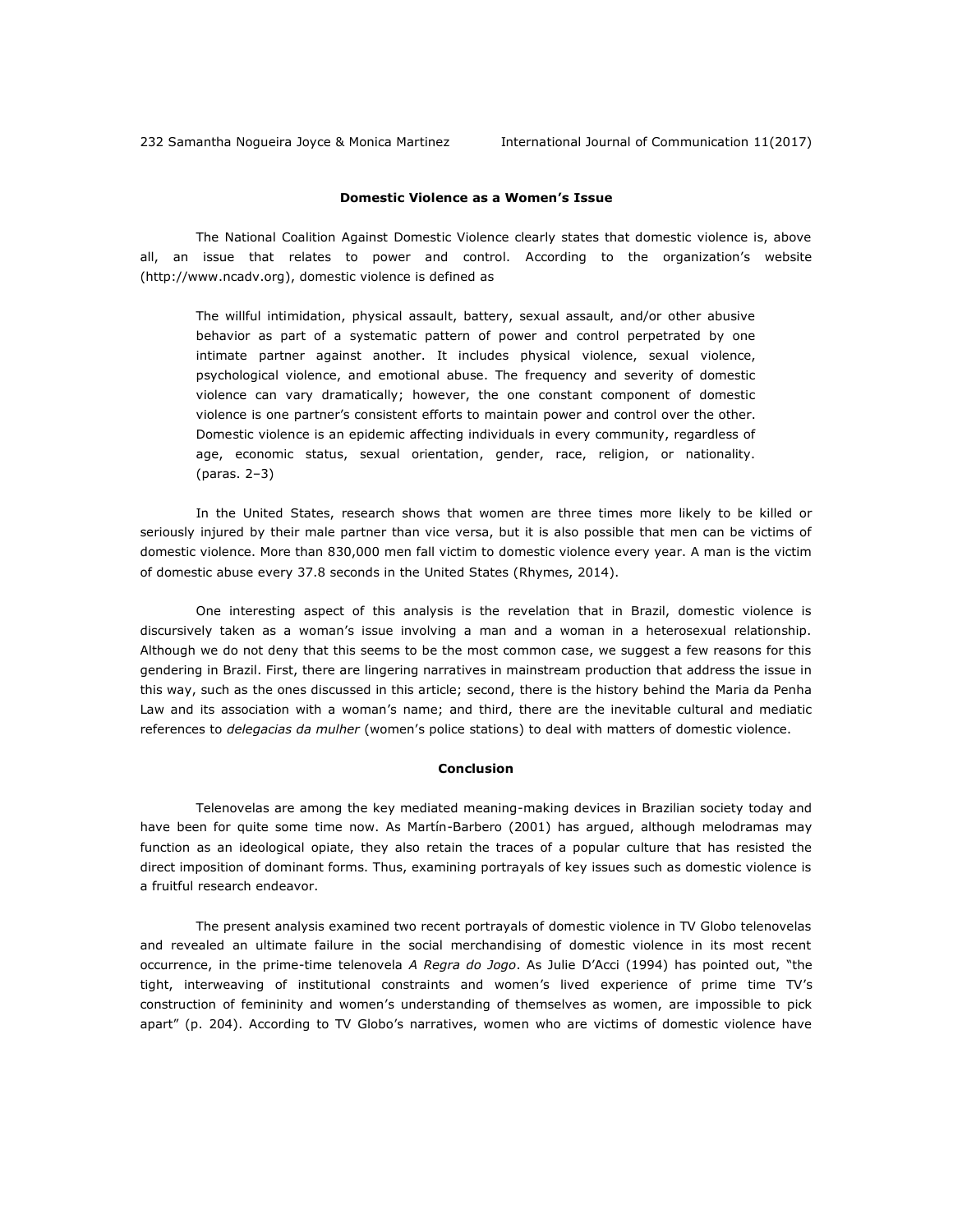been traditionally represented as victims who ultimately rely on a savior, a handsome stranger, to rescue them from their aggressor.

In this research we have pointed out that, although one way to measure the efficacy of social merchandising insertions is through immediate responses, one problem persists: Much is still unknown about the long-term efficacy of this type of social merchandising. We have also pointed out that, in order to deal with criticism regarding the short-term effect of social merchandising, TV Globo has adapted the once specifically telenovela-driven strategy to other genres and formats. However, in reading the current text (visual and narrative) about domestic violence in *A Regra do Jogo*, we conclude that the social merchandising insertion failed.

Our analysis of the text of the representation of domestic violence in *A Regra do Jogo* reveals that the portrayal of the violence suffered by the character Domingas was much more visually graphic and spectacular than that suffered by Raquel in *Mulheres Apaixonadas*. In the latter, audiences never saw the brutality Raquel suffered, but were led to fill in the blanks through production elements such as a cut and a closed door. In *A Regra do Jogo*, in addition to sound effects of slaps, punches, and broken furniture, the escalation of physical violence was heightened by dramatic scenes that clearly and visually showed the abuse, and tears, screams, and music were strategically used to heightened the visual spectacle and the audience's emotional responses to it.

In *A Regra do Jogo*, violence against women also became what Debord (cited in Kellner, 2012) deemed "spectacular eroticism" through the erotic way in which it was represented by the improbable love quadrangle portrayed by Tina, Rui, Oziel, and Indira—where violence, sex, and eroticism become interwoven into the fabric of life rendered as "just representation" (p. 95).

Our analysis indicates that in the current capitalist era, the domestic violence social merchandising that took place in *A Regra do Jogo* was removed from its prosocial function and made into a spectacle. Ultimately, telenovelas, the most profitable type of program in Brazil and in most of Latin America, become key players in the society of spectacle. As Debord (1977) stated, the society that rests on modern industry is not accidentally or superficially spectacular, it is fundamentally "spectaclist"; in other words, the spectacle is the main production of present-day society.

Our research also found that in Brazilian mediatic portrayals of domestic violence, the issue is discursively taken as a woman's issue involving a heterosexual man and woman in a romantic relationship. Finally, we point to the fact that the comedic and spectacular manner in which this devastating issue was portrayed in the telenovela obliterated the liberating and educational potential of the social merchandising approach. In the current spectacular stage, we are left with this question: Will the portrayal of domestic violence in telenovelas work again as social merchandising? Only time will tell. We will stay tuned.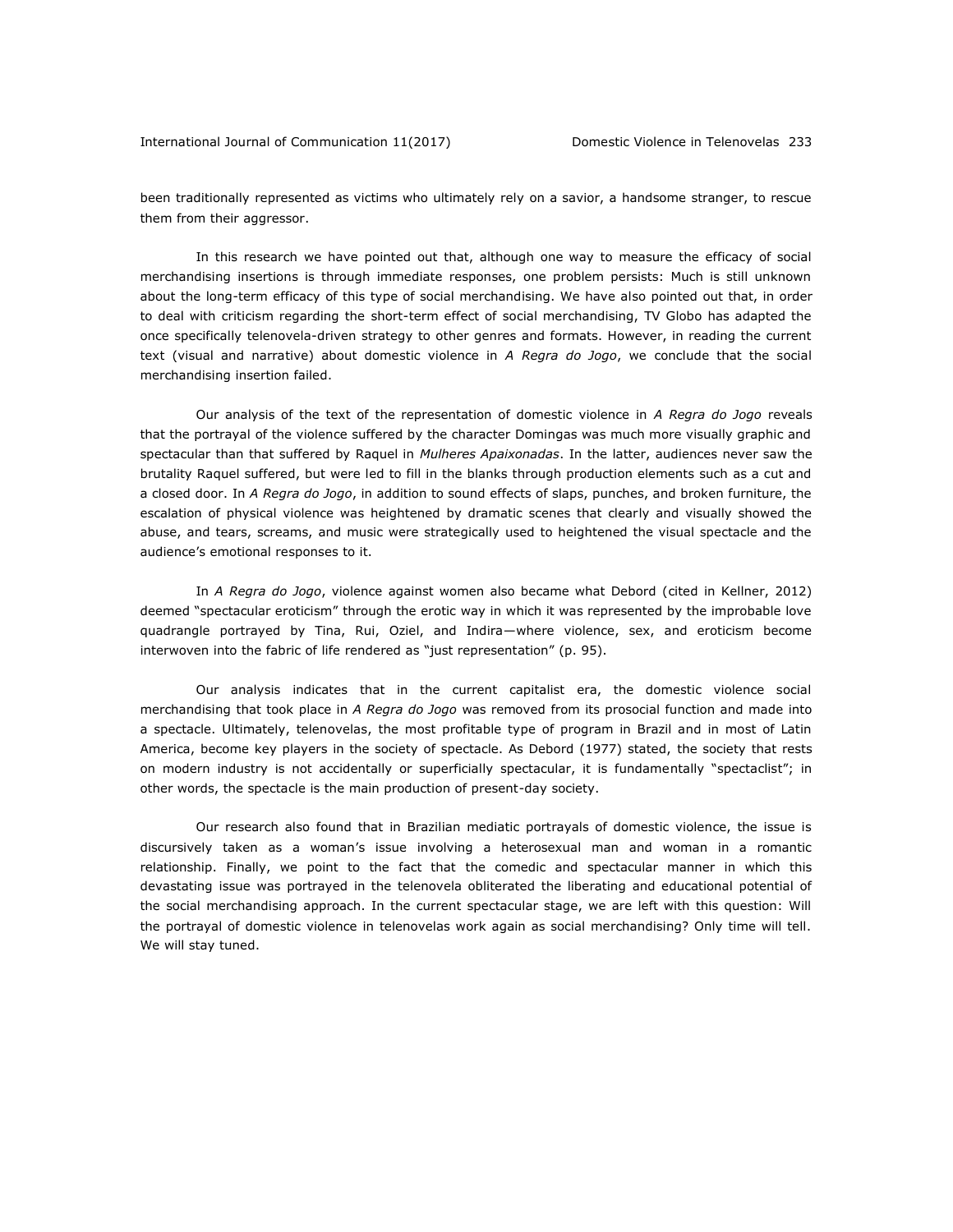234 Samantha Nogueira Joyce & Monica Martinez International Journal of Communication 11(2017)

### **References**

- Abreu, P., Pires, C., Alves, V., & Costa, R. (2010). *Uma abordagem dos temas sociais e cotidianos em telenovelas e a influência destes na sociedade* [An approach to social and everyday themes in telenovelas and their influence in society]. Retrieved from <http://www.intercom.org.br/papers/regionais/nordeste2010/resumos/R23-1520-2.pdf>
- Arraes, J. (2014). *Estupro coletivo na novela Em Família e o desempoderamento das vítimas* [Gang rape in the telenovela Family Ties and the disempowerment of victims]. Retrieved from [http://www.revistaforum.com.br/questaodegenero/2014/02/12/estupro-coletivo-na-novela-em](http://www.revistaforum.com.br/questaodegenero/2014/02/12/estupro-coletivo-na-novela-em-familia-e-o-desempoderamento-das-vitimas/)[familia-e-o-desempoderamento-das-vitimas/](http://www.revistaforum.com.br/questaodegenero/2014/02/12/estupro-coletivo-na-novela-em-familia-e-o-desempoderamento-das-vitimas/)
- Bellos, A. (2007, January 7). Telenovelas: The story so far. *The Telegraph*. Retrieved from <http://www.telegraph.co.uk/culture/3662430/Telenovelas-the-story-so-far.html>
- *Constituição da República Federativa do Brasil* [Constitution of the Federative Republic of Brazil]. (1988).
- D'Acci, J. (1994). *Defining women: Television and the case of Cagney and Lacey*. Chapel Hill: University of North Carolina Press.
- Debert, G. G., & Gregori, M. F. (2002). As delegacias especiais de polícia e o projeto Gênero e Cidadania [Special police stations and the genre and citizenship project]. In M. Correa (Ed.), *Gêneros e Cidadania* [Gender and citizenship] (pp. 9–20). Campinas, Brazil: Pagu/Núcleo de Estudos de Gênero da Unicamp.
- Debord, G. (1977). *Society of the spectacle*. Detroit, MI: Black and Red.
- Debord, G. (1998). *Comments on the society of the spectacle*. Brooklyn, NY: Verso.
- Fernandes, M. V., & Dos Santos, S. (2008). *Merchandising: A sua relevância nas telenovelas brasileiras, com ênfase na Rede* [Merchandising: Relevance in telenovelas and on the Internet]. Paper presented at Intercom—Sociedade Brasileira de Estudos Interdisciplinares da Comunicação, VII Congresso de Ciências da Comunicação na Região Norte, Boa Vista, Brazil.
- Green, P. (1998). *Cracks in the pedestal: Ideology and gender in Hollywood*. Amherst: University of Massachusetts Press.
- Hamburger, E. (2005). *O Brasil antenado*. *A sociedade na novela* [An antennaed Brazil. Society in the telenovela]. Rio de Janeiro, Brazil: Jorge Zahar.
- Joyce, S. N. (2012). *Brazilian telenovelas and the myth of racial democracy*. Washington, DC: Lexington.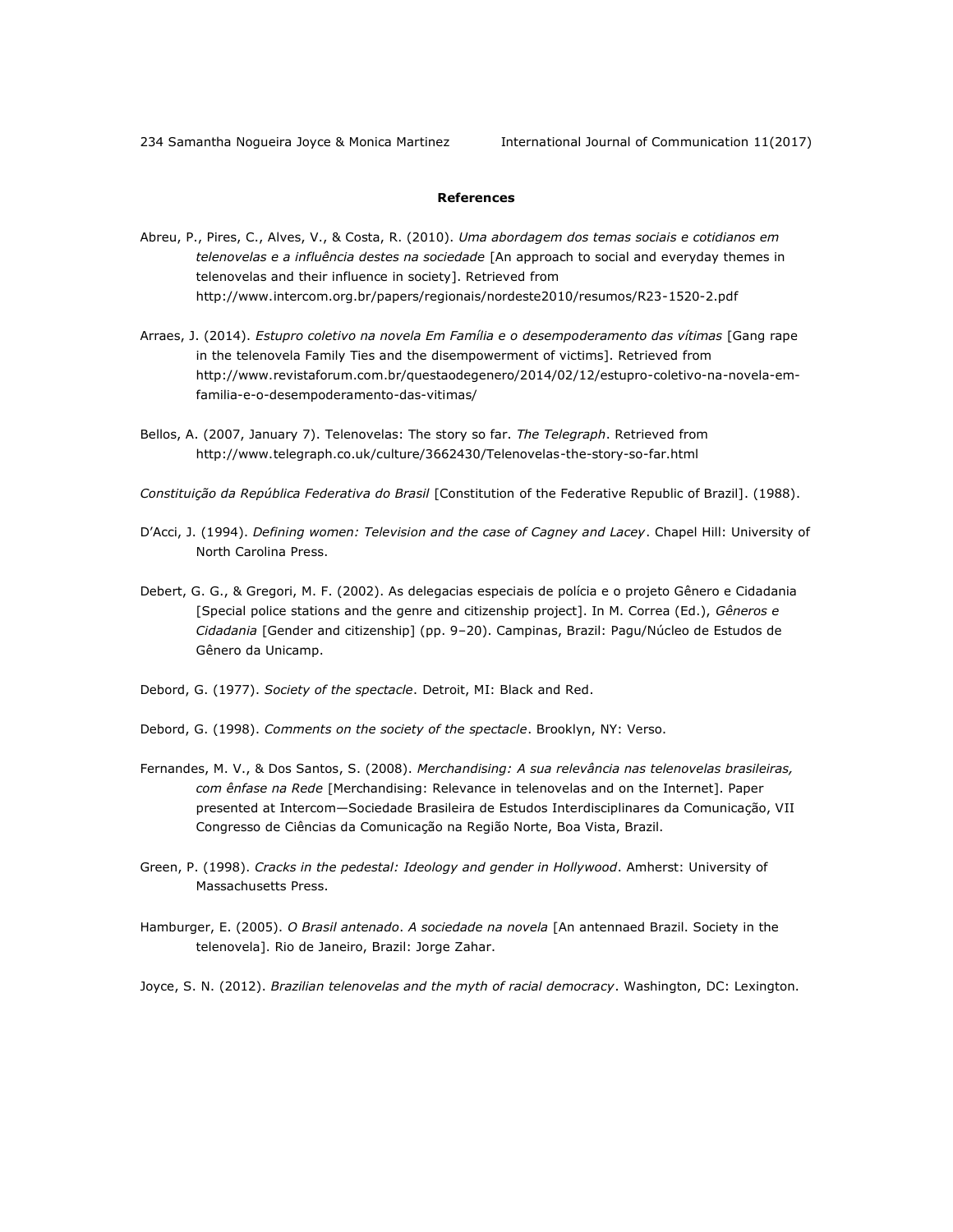- Kantar Media. (2016). Ranking semanal—15 mercados—28/09 a 04/10/2015 [Weekly ranking—15 markets—9/28 to 10/4/2015]. Retrieved from [https://www.kantaribopemedia.com/15-mercados-](https://www.kantaribopemedia.com/15-mercados-2809-a-04102015/)[2809-a-04102015/](https://www.kantaribopemedia.com/15-mercados-2809-a-04102015/)
- Kellner, D. (2004). Media culture and the triumph of the spectacle. *Razón y Palabra, 39*. Retrieved from <http://www.razonypalabra.org.mx/anteriores/n39/dkelner.html>
- Kellner, D. (2012). *Media spectacle and insurrection, 2011: From the Arab uprisings to Occupy everything*. New York, NY: Bloomsbury Academic.
- La Pastina, A. (2004). Selling political integrity: Telenovelas, intertextuality, and local elections in rural Brazil. *Journal of Broadcasting and Electronic Media, 48*(2), 302–325.
- La Pastina, A., Patel, D., & Schiavo, M. (2003). Social merchandising in Brazilian telenovelas. In A. Singhal, M. J. Cody, E. M. Rogers, & M. Sabido (Eds.), *Entertainment-education and social change: History, research and practice* (pp. 261–279). New York, NY: Routledge.
- Martín-Barbero, J. (2001). *Dos meios às mediações: Comunicação, cultura e hegemonia* [From media to mediations: Communication, culture and hegemony]. Rio de Janeiro, Brazil: UFRJ.
- Mulvey, L. (1999). Visual pleasure and narrative cinema. In L. Braudy & M. Cohen (Eds.), *Film theory and criticism: Introductory readings* (pp. 833–844). New York, NY: Oxford University Press.
- Nicolosi, A. P. (2009). *Merchandising social na telenovela brasileira*. *Um diálogo possível entre ficção e realidade* [Social merchandising in the Brazilian telenovela. A possible dialogue between fiction and reality] (Masters thesis). University of São Paulo, São Paulo, Brazil. Retrieved from [http://bdtd.ibict.br/vufind/Record/USP\\_baeddfee4c4c120220ae28f903637919](http://bdtd.ibict.br/vufind/Record/USP_baeddfee4c4c120220ae28f903637919)
- O'Donnell, V. (2007). *Television criticism*. Los Angeles, CA: SAGE Publications.
- Porto, M. (2012). *Media power and democratization in Brazil: TV Globo and the dilemmas of political accountability*. New York, NY: Routledge.
- Reginatto, G. R. A. (2007). *O Mercado social na TV Globo: O outro espetáculo dohorário nobre* [Social marketing on TV Globo: The other prime-time spectacle] (Master's thesis). Faculdade Cásper Líbero, São Paulo, Brazil.
- Rhymes, E. (2014, September 19). Woman as aggressor: The unspoken truth of domestic violence. *MintPress News*. Retrieved from [http://www.mintpressnews.com/woman-aggressor-unspoken](http://www.mintpressnews.com/woman-aggressor-unspoken-truth-domestic-violence/196746/)[truth-domestic-violence/196746/](http://www.mintpressnews.com/woman-aggressor-unspoken-truth-domestic-violence/196746/)